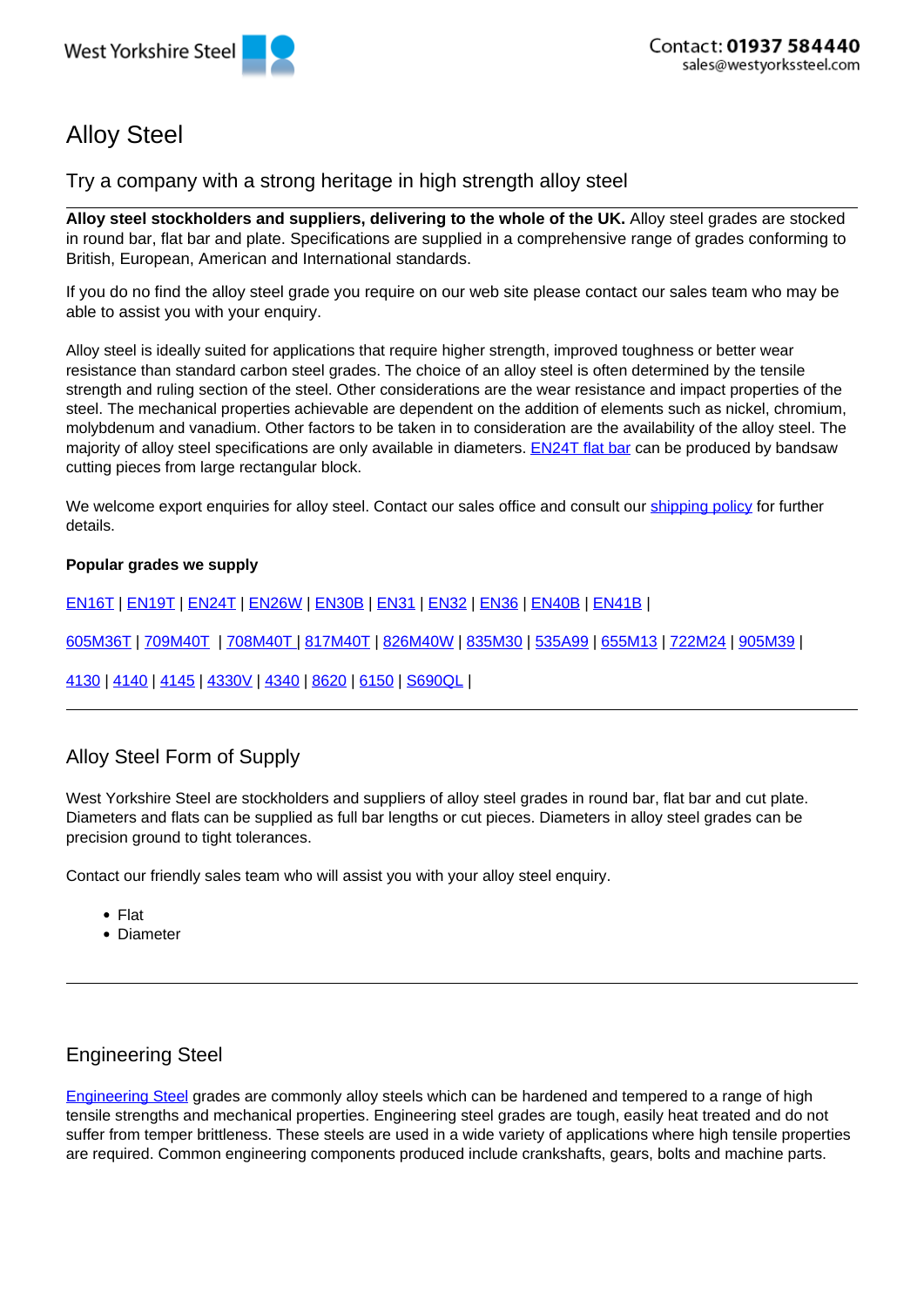| <b>BS970</b> | <b>BS970 Part 1 to 5</b> | Werkstoff | <b>DIN</b>   |
|--------------|--------------------------|-----------|--------------|
| <b>EN14</b>  | 150M19                   | 1.6582    | 34CrNiMo6    |
| <b>EN16</b>  | 605M36                   | 1.7225    | 42CrMo4      |
| <b>EN16T</b> | 709M40                   | 1.6747    | 30NiCrMo16-6 |
| <b>EN19</b>  | 708M40                   | 1.6745    | 40NiMoCr105  |
| <b>EN19T</b> | 817M40                   |           |              |
| <b>EN24</b>  | 826M40                   |           |              |
| <b>EN24T</b> | 835M30                   |           |              |
| <b>EN26</b>  | 535A99                   |           |              |
| <b>EN26W</b> |                          |           |              |
| <b>EN30B</b> |                          |           |              |
| <b>EN31</b>  |                          |           |              |

### Nitriding Steel

Nitriding Steel grades are commonly chromium molybdenum (chrome moly) and chromium aluminium molybdenum types, such as EN40B and EN41. Nitrided EN40B can achieve a surface hardness in excess of 65HRc. The addition of aluminium to EN41 nitriding steel enables this grade to achieve a surface hardness in excess of 68HRc. Flat bar sizes are limited in these specifications, we can offer 1.2311 or 1.2312 nitriding steel grades as an alternative.

| <b>BS970</b> | <b>BD970 Part 1 to 5</b> | Werkstoff | <b>DIN</b> |
|--------------|--------------------------|-----------|------------|
| <b>EN40B</b> | 722M24                   | 1.7361    | 32CrMo12   |
| <b>EN41B</b> | 905M39                   | 1.8509    | 41CrAiMo7  |
| <b>EN40</b>  |                          |           |            |
| <b>EN41</b>  |                          |           |            |
|              |                          |           |            |

#### Case Hardening Steel

Case Hardening Steel grades are commonly supplied in the as rolled condition and can be carburised heat treated to give a high surface hardness and (with alloy case hardening steel grades) a tough core. The nickel and chromium combination of EN36 make this a good quality case hardening steel specification offering higher strength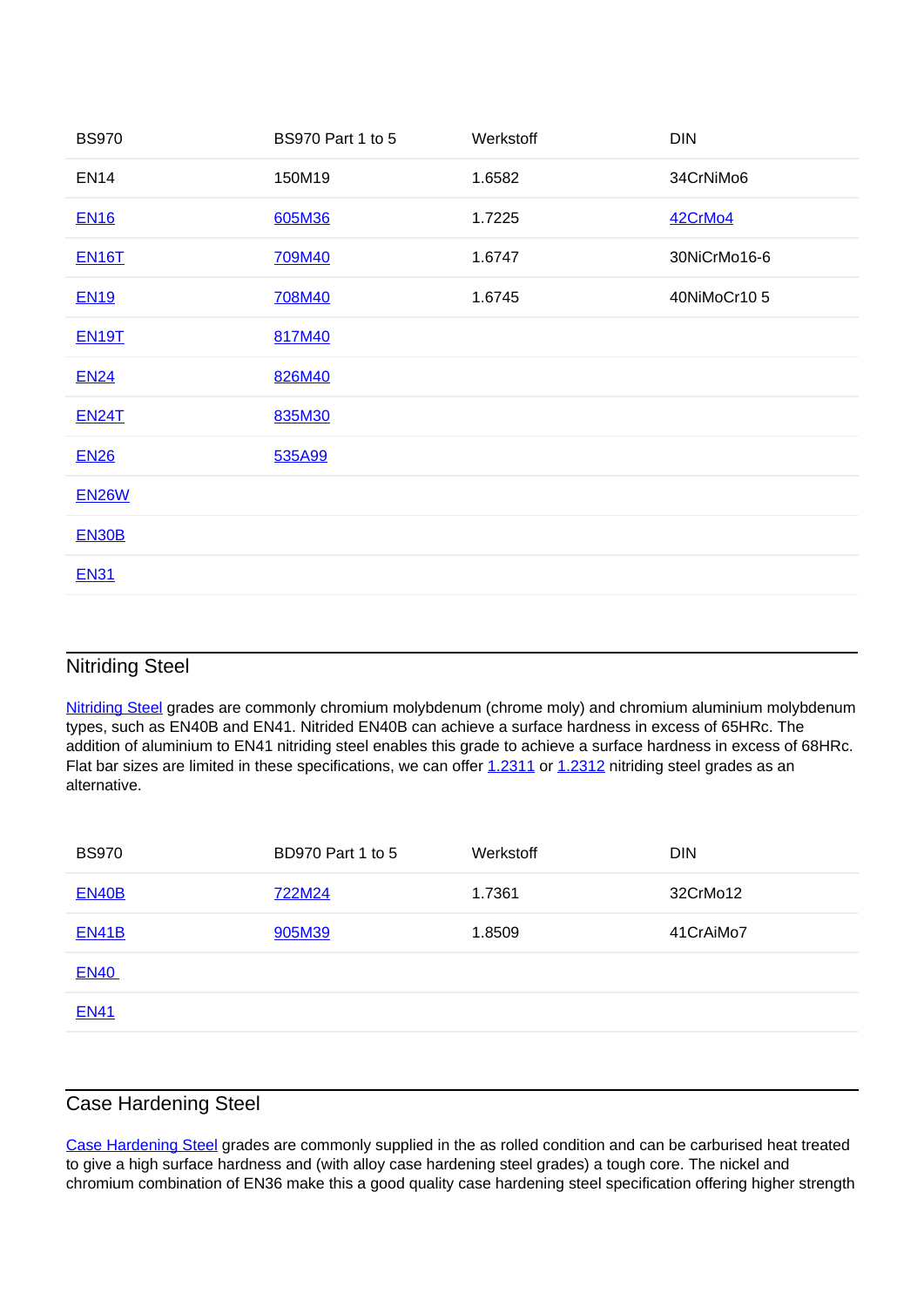levels and a more uniform hardness than that of other carburising grades.

| <b>BS970</b> | <b>BD970 Part 1 to 5</b> | Werkstoff | <b>DIN</b> |
|--------------|--------------------------|-----------|------------|
| <b>EN32</b>  | 080A15                   | 1.0401    | 16MnCr5    |
| <b>EN34</b>  | 080M15                   | 1.5752    | 14NiCr14   |
| <b>EN36</b>  | 665M17                   |           |            |
| <b>EN39</b>  | 655M13                   |           |            |
| EN32B        |                          |           |            |
| EN36B        |                          |           |            |
| EN39B        |                          |           |            |
|              |                          |           |            |

# Oil & Gas Steel

Oil & Gas Steel grades are supplied in round bar only, diameters can be cut to your required lengths. These grades are commonly supplied heat treated conforming to SAE and AISI steel specifications.

| AISI / SAE |  |
|------------|--|
| 4130       |  |
| 4140       |  |
| 4145       |  |
| 4330       |  |
| 4330V      |  |
| 4340       |  |

# Alloy Spring Steel

Silicon manganese spring steel (often used for producing and repairing leaf springs) is supplied in flat bar with a limited range of sizes in round bar. Chromium vanadium alloy spring steel is available in a limited range of round bar.